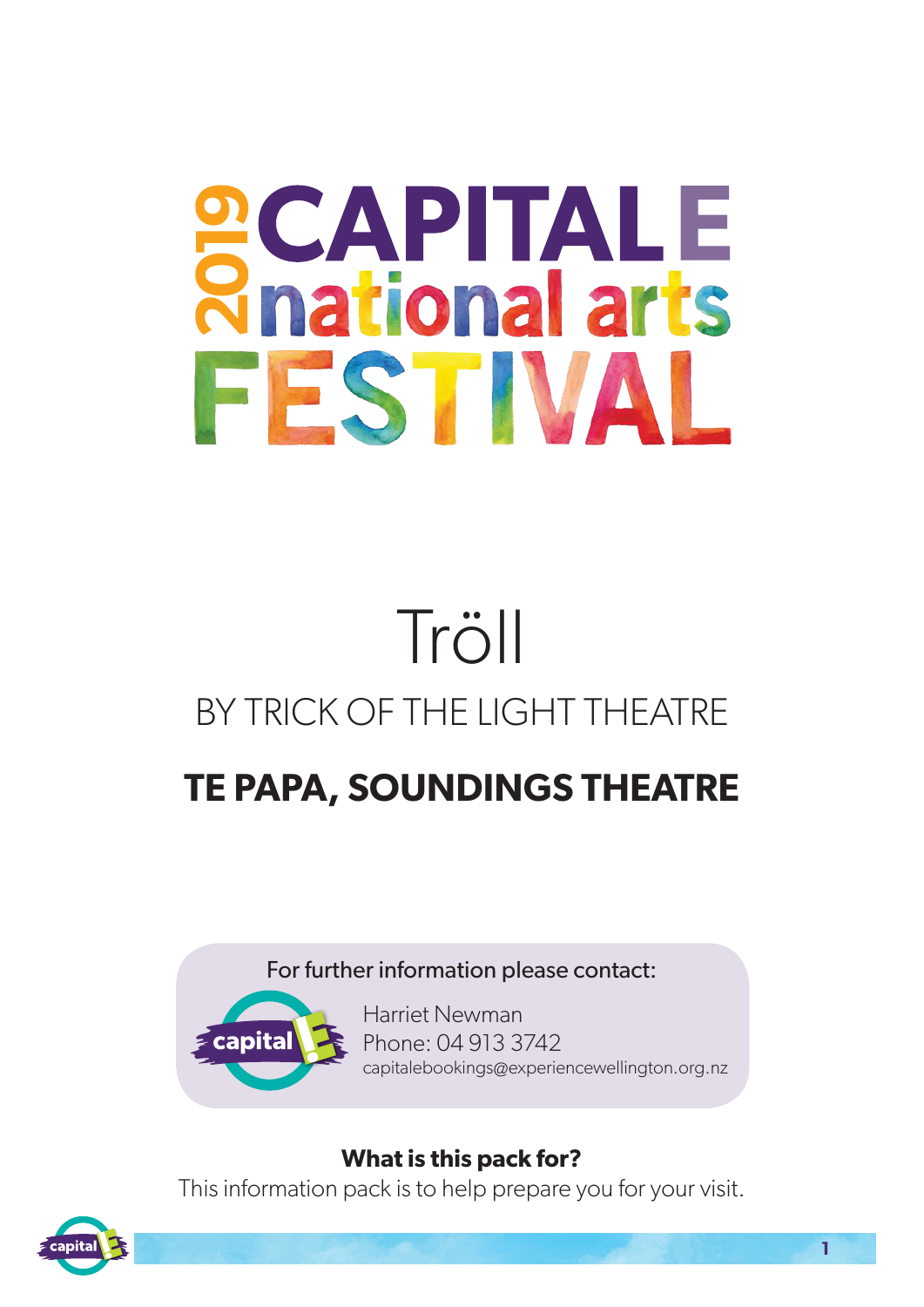#### **Front of venue**

Te Papa is on Cable Street. The front entrance faces out onto the Te Papa forecourt and has large glass doors and a blue glass ceiling. Above the entrance is a white and grey sign that says, "Museum of New Zealand, Te Papa Tongarewa". There will be a very large poster above the entry way of other museum exhibits and you will be able to see the gift shop window on your left.



#### **Inside**

When you arrive in the Foyer of Te Papa through the front entrance, you will go through two sets of sliding glass doors. Right in front of you is a staircase and an escalator. Around to the right you'll find the elevator. From here, you will be making your way to the Soundings Theatre on Level 2.



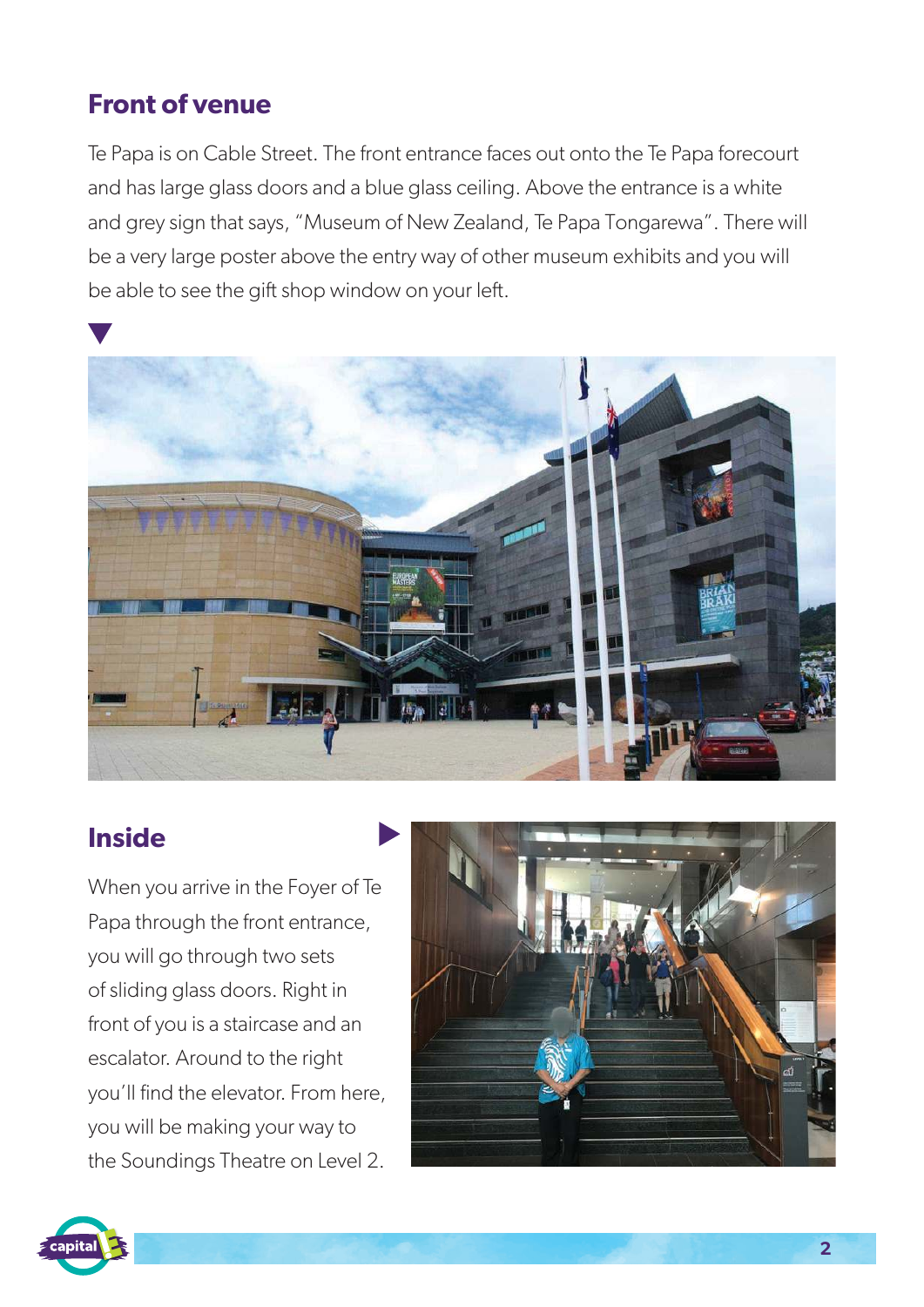#### **How to get to the theatre**

From the front entrance, you will go up the stairs or escalator where you will end up on Level 2, standing in the Wellington foyer. This is a very large room with a big desk in the middle that has a sign above it that says, 'Information'.

Stand in front of this desk and turn around.

Here you will see a set of stairs going up to Level 3. To the left of these stairs is a wide corridor that leads towards a green wall and a very large scale model of a blue whale's heart. Make your way to this model.

As you get closer to the heart, you will see the entrance of the Soundings Theatre on your left. There are blue signs both above the automatic doors and to the right that say 'Soundings Theatre'.







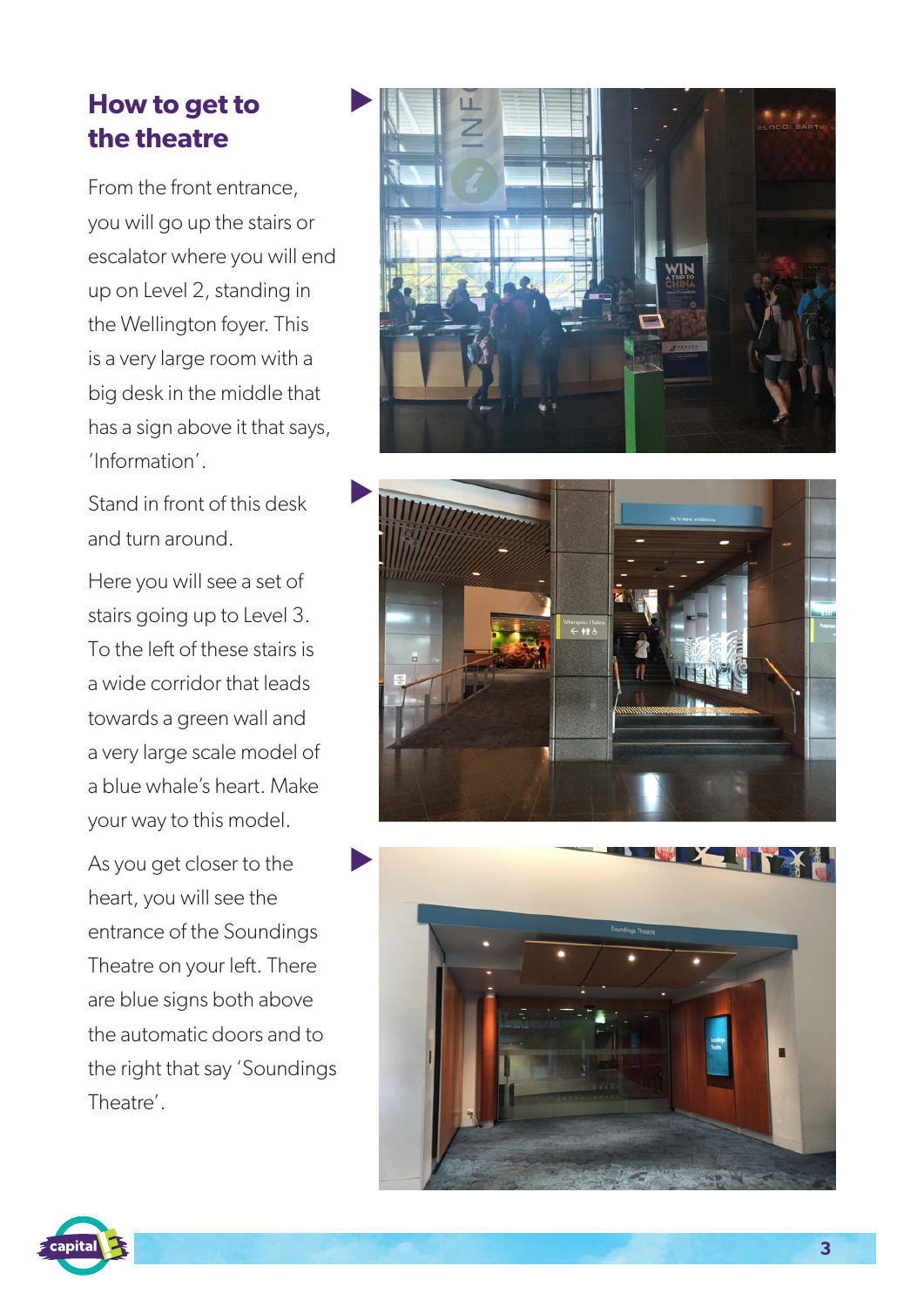#### **Where are the toilets?**

The nearest toilets to the Soundings Theatre are outside the automatic glass doors.

You will find them just behind the blue whale's heart that you would have seen coming into the theatre.

When coming out of Soundings Theatre, turn right and you will see a blue sign that says 'Parents' Room | Rūma matūa, Toilets | Wharepaku'. Walk towards the green wall and you will see the accessible male and female toilets on your left.

There is also a drinking fountain here, right next to the Story Place sign, in case you want to fill up your drink bottle!





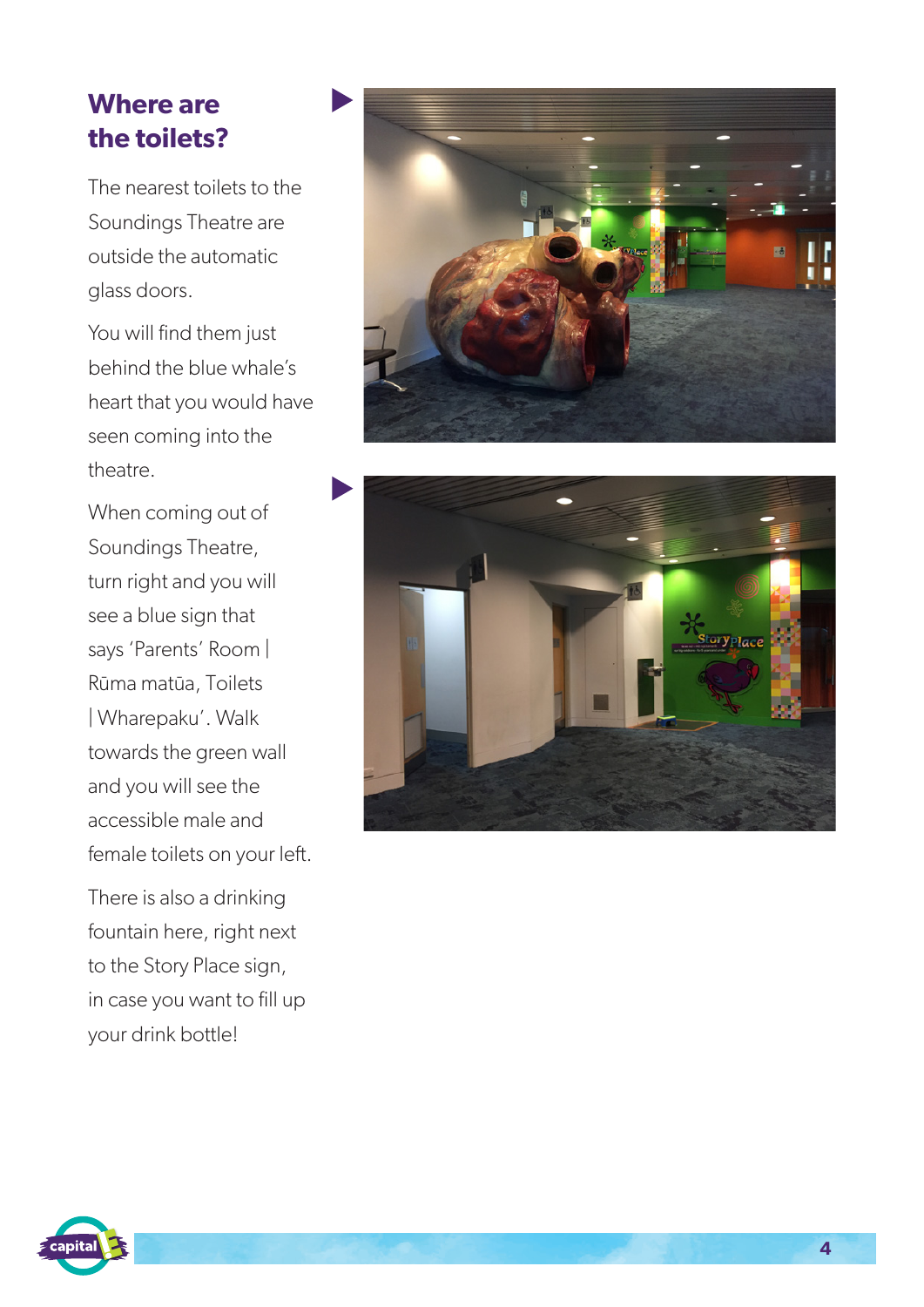#### **Inside the theatre**

Once the theatre is ready, your guide will take you into Soundings Theatre. This is a large theatre with rows of fold-down seats and stairs on either side. At the very front is the stage and a big screen. This is where the performers will be! When you arrive in the theatre the lights will be on so you can see where to go. Make sure to follow your guide's instructions to find your seat.